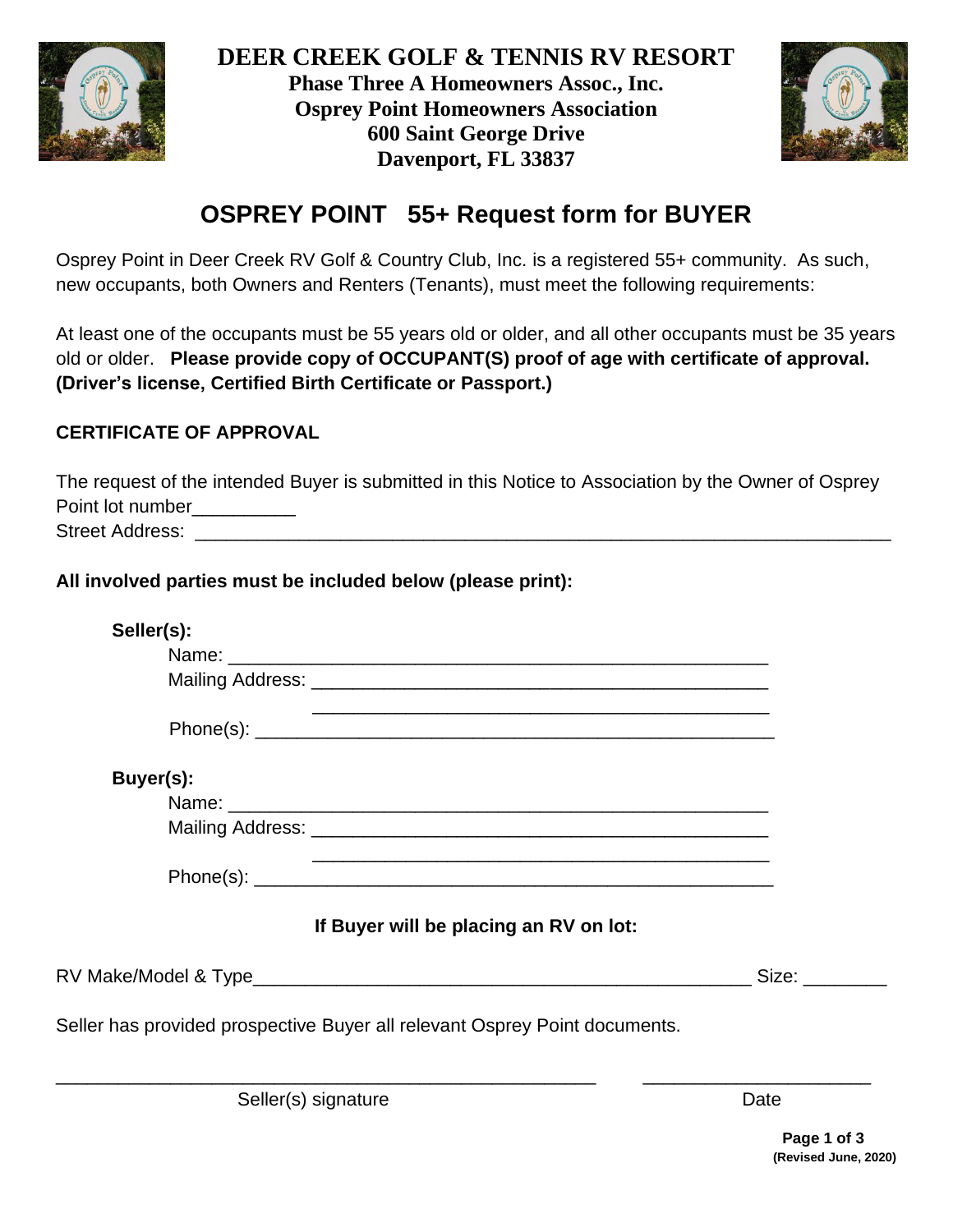Buyer has read and agrees to comply with all Osprey Point documents that go with the land and the Rules, Regulations and Building Specifications.

| (Buyer signature) | (Co-Buyer signature) | Date |
|-------------------|----------------------|------|

All prospective new occupants must certify that they comply with this requirement. In the event that a prospective new Owner cannot certify that they will comply with this requirement, they may request that the Osprey Point HOA Board waive one or both of these requirements as allowed under the HOPA of 1995. The Osprey Point HOA Board, in its sole and absolute discretion, shall accept or reject such waiver request.

After 10% of lots are occupied with someone under 55, we will no longer accept applications from anyone else.

I/We certify that lot  $\#$  street address will be occupied by at least one person 55 or older and all other occupants (not guests) will be at least 35 years old.

(Buyer signature) (Co-Buyer signature) Date

I/We do not meet the requirements set forth above and would like to request the Osprey Point HOA Board waive the following requirement(s)

\_\_\_\_\_\_\_\_\_\_\_\_\_\_\_\_\_\_\_\_\_\_\_\_\_\_\_\_\_\_\_\_\_\_\_\_\_\_\_\_\_\_\_\_\_\_\_\_\_\_\_\_\_\_\_\_\_\_\_\_\_\_\_\_\_\_\_\_\_\_\_\_\_\_\_\_\_\_\_\_ \_\_\_\_\_\_\_\_\_\_\_\_\_\_\_\_\_\_\_\_\_\_\_\_\_\_\_\_\_\_\_\_\_\_\_\_\_\_\_\_\_\_\_\_\_\_\_\_\_\_\_\_\_\_\_\_\_\_\_\_\_\_\_\_\_\_\_\_\_\_\_\_\_\_\_\_\_\_\_\_ \_\_\_\_\_\_\_\_\_\_\_\_\_\_\_\_\_\_\_\_\_\_\_\_\_\_\_\_\_\_\_\_\_\_\_\_\_\_\_\_\_\_\_\_\_\_\_\_\_\_\_\_\_\_\_\_\_\_\_\_\_\_\_\_\_\_\_\_\_\_\_\_\_\_\_\_\_\_\_\_ \_\_\_\_\_\_\_\_\_\_\_\_\_\_\_\_\_\_\_\_\_\_\_\_\_\_\_\_\_\_\_\_\_\_\_\_\_\_\_\_\_\_\_\_\_\_\_\_\_\_\_\_\_\_\_\_\_\_\_\_\_\_\_\_\_\_\_\_\_\_\_\_\_\_\_\_\_\_\_\_ \_\_\_\_\_\_\_\_\_\_\_\_\_\_\_\_\_\_\_\_\_\_\_\_\_\_\_\_\_\_\_\_\_\_\_\_\_\_\_\_\_\_\_\_\_\_\_\_\_\_\_\_\_\_\_\_\_\_\_\_\_\_\_\_\_\_\_\_\_\_\_\_\_\_\_\_\_\_\_\_

\_\_\_\_\_\_\_\_\_\_\_\_\_\_\_\_\_\_\_\_\_\_\_\_\_\_\_\_ \_\_\_\_\_\_\_\_\_\_\_\_\_\_\_\_\_\_\_\_\_\_\_\_ \_\_\_\_\_\_\_\_\_\_\_\_\_\_\_\_

*A minimum of 5 days is required to process this paperwork*

Approved HOA President or Director Date

 $\frac{1}{\sqrt{2}}$  ,  $\frac{1}{\sqrt{2}}$  ,  $\frac{1}{\sqrt{2}}$  ,  $\frac{1}{\sqrt{2}}$  ,  $\frac{1}{\sqrt{2}}$  ,  $\frac{1}{\sqrt{2}}$  ,  $\frac{1}{\sqrt{2}}$  ,  $\frac{1}{\sqrt{2}}$  ,  $\frac{1}{\sqrt{2}}$  ,  $\frac{1}{\sqrt{2}}$  ,  $\frac{1}{\sqrt{2}}$  ,  $\frac{1}{\sqrt{2}}$  ,  $\frac{1}{\sqrt{2}}$  ,  $\frac{1}{\sqrt{2}}$  ,  $\frac{1}{\sqrt{2}}$